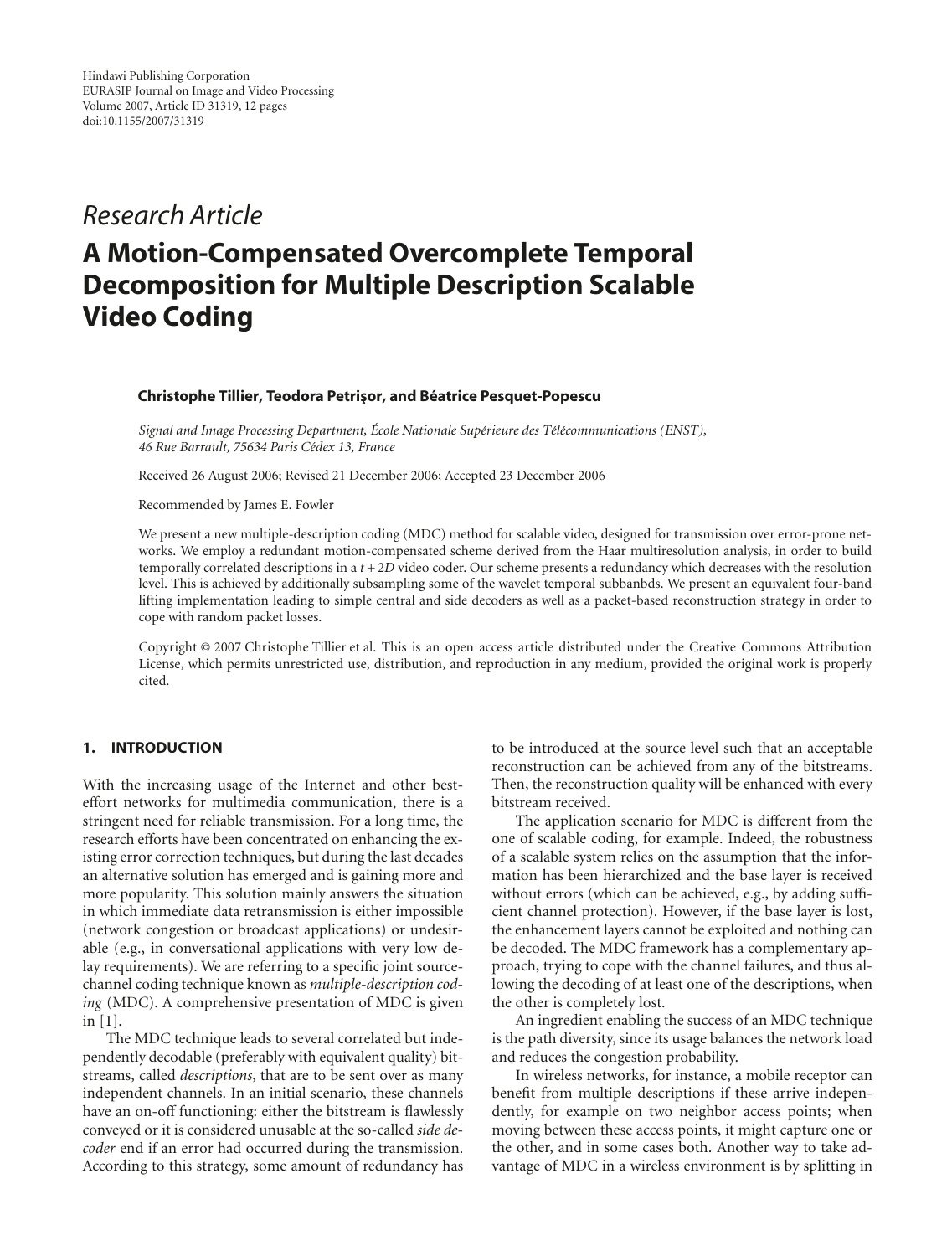frequency the transmission of the two descriptions: for example, a laptop may be equipped with two wireless cards (e.g., 802.11a and 802.11g), each wireless card receiving a different description. Depending on the dynamic changes in the number of clients in each network, one of them may become overloaded and the corresponding description may not be transmitted.

In wired networks, the different descriptions can be routed to a receiver through different paths by incorporating this information into the packet header [\[2](#page-10-2)]. In this situation, a description might contain several packets and the scenario of on-off channels might no longer be suitable. The system should, in this case, be designed to take into consideration individual or bursty packet losses rather than a whole description.

An important issue that concerned the researchers over the years is the amount of introduced redundancy. One has to consider the tradeoff between this redundancy and the resulting distortion. Therefore, a great deal of effort has been spent on defining the achievable performances with MDC ever since the beginning of this technique [\[3,](#page-10-3) [4](#page-10-4)] and until recently, for example, [\[5\]](#page-10-5). Practical approaches to MDC include scalar quantization [\[6](#page-10-6)], correlating transforms [\[7](#page-10-7)], and frame expansions [\[8](#page-10-8)]. Our work belongs to the last category and we concentrate on achieving a tunable low redundancy while preserving the perfect reconstruction property of our scheme [\[9](#page-10-9)].

In this paper, we present an application of multipledescription coding to robust video transmission over lossy networks, using redundant wavelet decompositions in the temporal domain of a *t* + 2*D* video coder.

Several directions have already been investigated in the literature for MD video coding. In [\[10](#page-10-10)[–13](#page-10-11)], the proposed schemes mainly involve the spatial domain in hybrid video coders such as MPEG/H.26x. A very good survey on MD video coding for hybrid coders is given in [\[14\]](#page-10-12).

Only few works investigated the design of MDC schemes allowing to introduce source redundancy in the temporal domain, although the field is very promising. In [\[15\]](#page-10-13), a balanced interframe multiple-description coder has been proposed starting from the popular DPCM technique. In [\[16](#page-11-0)], the reported MDC scheme consists in temporal subsampling of the coded error samples by a factor of 2 so as to obtain 2 threads at the encoder, which are further independently encoded using prediction loops that mimic the decoders (two side prediction loops and a central one).

Existing work for  $t + 2D$  video codecs with temporal redundancy addresses three-band filter banks [\[17](#page-11-1), [18\]](#page-11-2) and temporal or spatiotemporal splitting of coefficients in 3D-SPIHT sytems [\[19](#page-11-3)[–21](#page-11-4)]. Here, we focus on a two-description coding scheme for scalable video, where temporal and spatial scalabilities follow from a classical dyadic subband transform. The correlation between the two descriptions is introduced in the temporal domain by exploiting an oversampled motion-compensated filter bank. An important feature of our proposed scheme is its reduced redundancy which is achieved by an additional subsampling of a factor of two of the resulting temporal details. The remaining details are

then distributed in a balanced manner between the two descriptions, along with the nondecimated approximation coefficients. The global redundancy is thus tuned by the number of temporal decomposition levels. We adopt a lifting approach for the temporal filter-bank implementation and further adapt this scheme in order to design simple central (receiving both descriptions) and side decoders.

This paper relies on some of our previous work which is presented in [\[22](#page-11-5)]. Here, we consider an improved version of the proposed scheme and detail its application to robust video coding. The approximation subbands which participate in each description are decorrelated by an additional motion-compensated transform, as it will be explained in [Section 5.](#page-4-0) Moreover we consider two transmission scenarios. In the first one, we tackle the reconstruction when an entire description is lost or when both descriptions are received error-free, and in the second one we discuss signal recovery in the event of random packet losses in each description. For the random-loss case, we compare our results with a temporal splitting strategy, as in [\[2](#page-10-2)], which consists in partitioning the video sequence into two streams by even/odd temporal subsampling and reconstructing it at half rate if one of the descriptions is lost.

An advantage of our scheme is to maintain the scalability properties for each of the two created descriptions, allowing to go further than the classical on-off channel model for MDC and also cope with random packet losses on the channels.

The rest of the paper is organized as follows. In [Section 2](#page-1-0) we present the proposed strategy of building two temporal descriptions. [Section 3](#page-2-0) gives a lifting implementation of our scheme together with an optimized version well suited for Haar filter banks. We explain the generic decoding approach in [Section 4.](#page-3-0) We then discuss the application of the proposed scheme to robust video coding in [Section 5](#page-4-0) and the resulting decoding strategy in [Section 6.](#page-5-0) [Section 7](#page-7-0) gives the simulation results for the two scenarios: entire description loss and random packet losses in each description. Finally, [Section 8](#page-9-0) concludes the paper and highlights some directions for further work.

### <span id="page-1-0"></span>**2. TEMPORAL MDC SCHEME**

The strategy employed to build two temporal descriptions from a video sequence is detailed in this section. We rely on a temporal multiresolution analysis of finite energy signals, associated with a decomposition onto a Riesz wavelet basis.

Throughout the paper, we are using the following notations. The approximation subband coefficients are denoted by *a* and the detail subband coefficients by *d*. The resolution level associated with the wavelet decomposition is denoted by *j*, whereas *J* stands for the coarsest resolution. The temporal index of each image in the temporal subbands of the video sequence is designated by *n* and the spatial indices are omitted in this section in order to simplify the notations.

The main idea of the proposed scheme consists in using an oversampled decomposition in order to get two wavelet representations. The superscript symbols I and II distinguish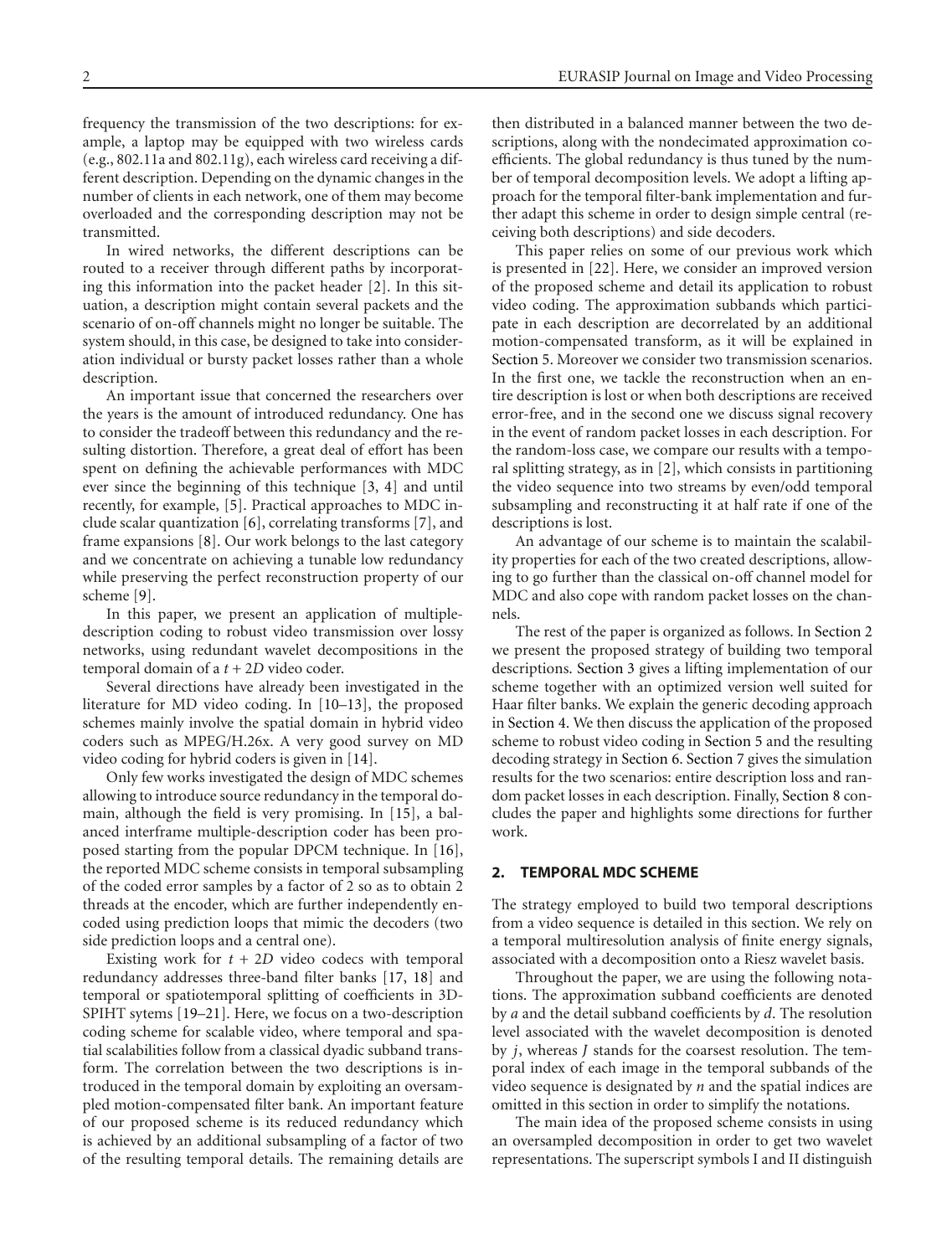the coefficients in the first basis from those corresponding to the second one. For example,  $d_{j,n}^{\mathrm{I}}$  stands for the detail coefficient in representation I at resolution *j* and temporal index *n*. Then a secondary subsampling strategy is applied along with distributing the remaining coefficients into two descriptions. The redundancy is reduced by this additional subsampling to the size of an approximation subband (in terms of number of coefficients).

Let  $(h_n)_{n \in \mathbb{Z}}$  (resp.,  $(g_n)_{n \in \mathbb{Z}}$ ) be the impulse responses of the analysis lowpass (resp., highpass) filter corresponding to the considered multiresolution decomposition.

For the first *J* −1 resolution levels, we perform a standard wavelet decomposition, which is given by

$$
a_{j,n}^{\mathrm{I}} = \sum_{k} h_{2n-k} a_{j-1,k}^{\mathrm{I}} \tag{1}
$$

for the temporal approximation subband, and by

$$
d_{j,n}^{\mathrm{I}} = \sum_{k} g_{2n-k} a_{j-1,k}^{\mathrm{I}} \tag{2}
$$

for the detail one, where  $j \in \{1, \ldots, J-1\}$ .

We introduce the redundancy at the coarsest resolution level *J* by eliminating the decimation of the approximation coefficients (as in a shift-invariant analysis). This leads to the following coefficient sequences:

$$
a_{J,n}^{\text{I}} = \sum_{k} h_{2n-k} a_{J-1,k}^{\text{I}},
$$
  
\n
$$
a_{J,n}^{\text{II}} = \sum_{k} h_{2n-1-k} a_{J-1,k}^{\text{I}}.
$$
\n(3)

Each of these approximation subbands is assigned to a description.

In the following, we need to indicate the detail subbands involved in the two descriptions. At the last decomposition stage, we obtain in the same manner as above two detail coefficient sequences (as in a nondecimated decomposition):

$$
d_{J,n}^{\text{I}} = \sum_{k} g_{2n-k} d_{J-1,k}^{\text{I}},
$$
  
\n
$$
d_{J,n}^{\text{II}} = \sum_{k} g_{2n-1-k} d_{J-1,k}^{\text{I}}.
$$
\n(4)

Note that the coefficients in representation II are obtained with the same even-subsampling, but using the shifted versions of the filters *h* and *g*:  $h_{n-1}$  and  $g_{n-1}$ , respectively.

In order to limit the redundancy, we further subsample these coefficients by a factor of 2, and we introduce the following new notations:

<span id="page-2-2"></span><span id="page-2-1"></span>
$$
\hat{d}_{J,n}^{\,\mathrm{I}} = d_{J,2n}^{\mathrm{I}},\tag{5}
$$

$$
\check{d}^{\rm II}_{J,n} = d^{\rm II}_{J,2n-1}.
$$
 (6)

At each resolution, each description will contain one of these detail subsets.

Summing up the above considerations, the two descriptions are built as follows.

*Description 1.* This description contains the even-sampled detail coefficients  $(\hat{d}_{j,n}^{\text{I}})_{n}$  for  $j \in \{1,\ldots,J\}$ , and  $(d_{j,n}^{\text{I}})_{n}$ , where, using the same notation as in [\(5\)](#page-2-1),

$$
\widehat{d}_{j,n}^{\,\mathrm{I}} = d_{j,2n}.\tag{7}
$$

*Description 2.* This description contains the odd-sampled detail coefficients  $(\tilde{d}_{j,n}^{\text{I}})_n$  for  $j \in \{1,\ldots,J-1\}$ ,  $(\tilde{d}_{J,n}^{\text{II}})_n$ , and  $(a_{J,n}^{\text{II}})_{n}$ , where, similarly to [\(6\)](#page-2-2),

$$
\check{d}_{j,n}^{\mathrm{I}} = d_{j,2n-1}.\tag{8}
$$

Once again, we have not introduced any redundancy in the detail coefficients, therefore the overall redundancy factor (evaluated in terms of number of coefficients) stems from the last level approximation coefficients, that is, it is limited to  $1+2^{-J}$ .

The choice of the subsampled detail coefficients at the coarsest level in the second description is motivated by the concern of having balanced descriptions [\[9\]](#page-10-9).

#### <span id="page-2-0"></span>**3. LIFTING-BASED DESIGN OF THE ENCODER**

#### *3.1. Two-band lifting approach*

Since the first *J* − 1 levels are obtained from a usual wavelet analysis, in the following we will be interested mainly in the last resolution level. The corresponding coefficients in the two descriptions are computed as follows:

<span id="page-2-4"></span><span id="page-2-3"></span>
$$
a_n^{\mathrm{I}} = \sum_k h_{2n-k} x_k, \tag{9a}
$$

$$
\hat{d}_n^{\,\mathrm{I}} = \sum_k g_{4n-k} x_k,\tag{9b}
$$

<span id="page-2-5"></span>
$$
a_n^{\text{II}} = \sum_k h_{2n-1-k} x_k, \tag{9c}
$$

<span id="page-2-6"></span>
$$
\check{d}_n^{\mathrm{II}} = \sum_k g_{4n-3-k} x_k, \tag{9d}
$$

where, for simplicity, we have denoted by  $x_k$  the approximation coefficients at the (*J* −1)th level and we have omitted the subscript *J*.

We illustrate our scheme in [Figure 1,](#page-3-1) using a one-stage lifting implementation of the filter bank. The *p* and *u* operators in the scheme stand for the predict and update, respectively, and  $\gamma$  is a real nonzero multiplicative constant. Note that the lifting scheme allows a quick and memory-efficient implementation for biorthogonal filter banks, but especially it guarantees perfect reconstruction. For readability, we display a scheme with only two levels of resolution, using a basic lifting core.

#### *3.2. Equivalent four-band lifting implementation*

The two-band lifting approach presented above does not yield an immediate inversion scheme, in particular when using nonlinear operators, such as those involving motion estimation/compensation in the temporal decomposition of the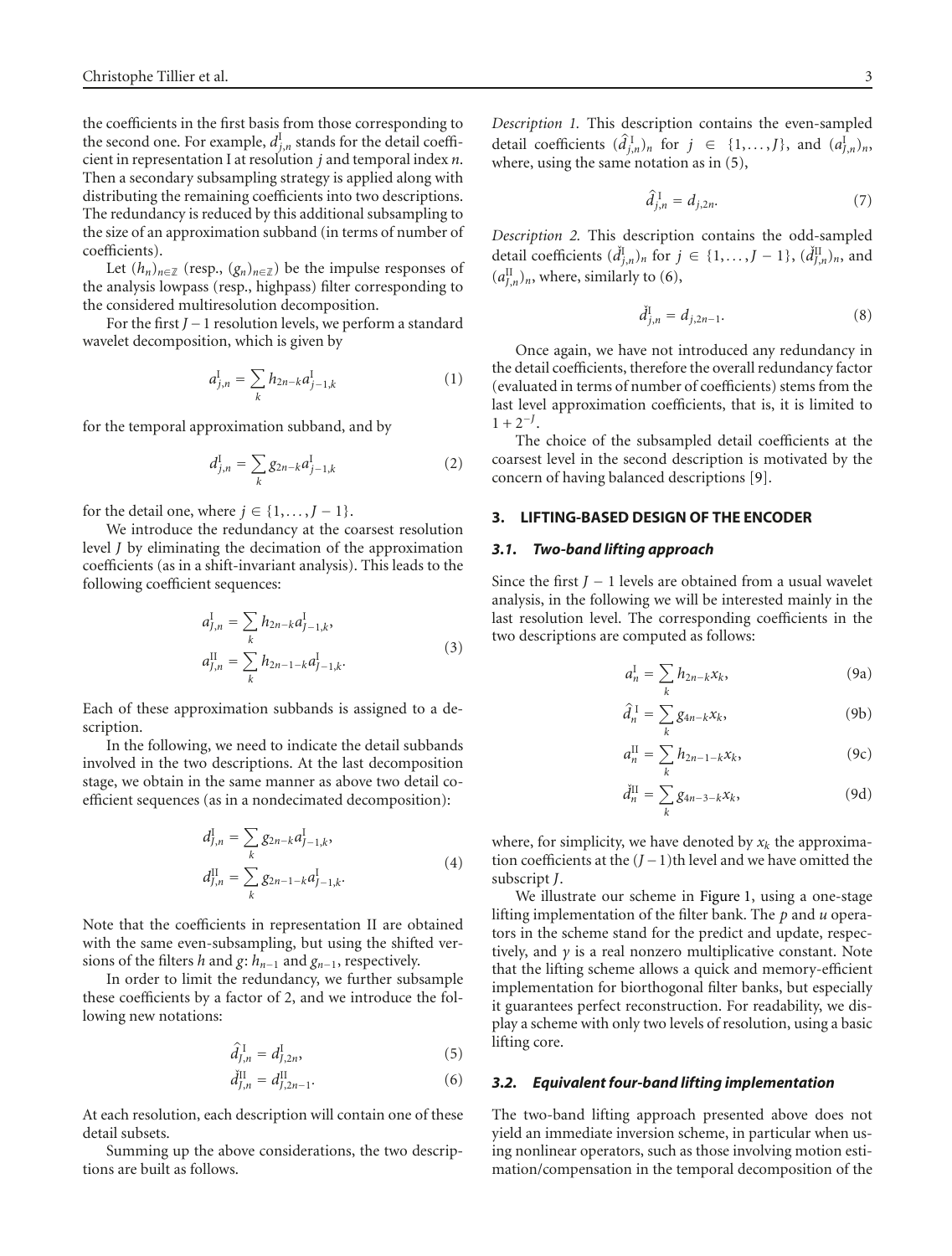

FIGURE 1: Two-band lifting implementation of the proposed multiple-description coder for the last two resolution levels.

<span id="page-3-1"></span>video. This is the motivation behind searching an equivalent scheme for which global inversion would be easier to prove. In the following, we build a simpler equivalent lifting scheme for the Haar filter bank, by using directly the four-band polyphase components of the input signal, instead of the two-band ones. Let these polyphase components of  $(x_n)_{n \in \mathbb{Z}}$  be defined as

$$
\forall i \in \{0, 1, 2, 3\}, \quad x_n^{(i)} = x_{4n+i}.\tag{10}
$$

For the first description, the approximation coefficients can be rewritten from [\(9a\)](#page-2-3), while the detail coefficients are still obtained with [\(9b\)](#page-2-4), leading to

$$
\begin{aligned}\n\hat{a}_n^{\mathrm{I}} &= a_{2n}^{\mathrm{I}} = \sum_k h_{4n-k} x_k, \\
\check{a}_n^{\mathrm{I}} &= a_{2n-1}^{\mathrm{I}} = \sum_k h_{4n-2-k} x_k, \\
\hat{a}_n^{\mathrm{I}} &= \sum_k g_{4n-k} x_k.\n\end{aligned} \tag{11}
$$

Similarly, for the second description, we express the approximation subband from [\(9c\)](#page-2-5) and keep the details from [\(9d\)](#page-2-6):

$$
\begin{aligned}\n\hat{a}_n^{\text{II}} &= \sum_k h_{4n-1-k} x_k, \\
\check{a}_n^{\text{II}} &= \sum_k h_{4n-3-k} x_k, \\
\check{d}_n^{\text{II}} &= \sum_k g_{4n-3-k} x_k.\n\end{aligned} \tag{12}
$$

Note that the coefficients in the two descriptions can thus be computed with an oversampled six-band filter bank with a decimation factor of 4 of the input signal, which consequently amounts to a redundant structure.

In the sequel of this paper, we will focus on the Haar filter banks, which are widely used for the temporal decomposition in  $t + 2D$  wavelet-based video coding schemes.

To go further and find an equivalent scheme for the Haar filter bank, note that the two-band polyphase components of the input signal,  $x_{2n} = a_{J-1,2n}$  and  $x_{2n+1} = a_{J-1,2n+1}$ , are first filtered and then subsampled (see [Figure 1\)](#page-3-1). However, for the

Haar filter bank, recall that the predict and update operators are, respectively,  $p = \text{Id}$  and  $u = (1/2) \text{Id}$  (and the constant  $\gamma = \sqrt{2}$ ). Since these are both instantaneous operators, one can reverse the order of the filtering and downsampling operations. This yields the following very simple expressions for the coefficients in the first description:

<span id="page-3-4"></span>
$$
\hat{a}_n^{\text{I}} = \frac{x_{4n} + x_{4n+1}}{\sqrt{2}} = \frac{x_n^{(0)} + x_n^{(1)}}{\sqrt{2}},\tag{13a}
$$

<span id="page-3-5"></span><span id="page-3-2"></span>
$$
\check{a}_n^{\mathrm{I}} = \frac{x_{4n-2} + x_{4n-1}}{\sqrt{2}} = \frac{x_{n-1}^{(2)} + x_{n-1}^{(3)}}{\sqrt{2}},\tag{13b}
$$

$$
\hat{d}_n^1 = \frac{x_{4n+1} - x_{4n}}{\sqrt{2}} = \frac{x_n^{(1)} - x_n^{(0)}}{\sqrt{2}},
$$
\n(13c)

and in the second:

<span id="page-3-3"></span>
$$
\hat{a}_n^{\text{II}} = \frac{x_{4n} + x_{4n-1}}{\sqrt{2}} = \frac{x_n^{(0)} + x_{n-1}^{(3)}}{\sqrt{2}},\tag{14a}
$$

$$
\check{a}_n^{\text{II}} = \frac{x_{4n-2} + x_{4n-3}}{\sqrt{2}} = \frac{x_{n-1}^{(2)} + x_{n-1}^{(1)}}{\sqrt{2}},\tag{14b}
$$

$$
\check{d}_n^{\text{II}} = \frac{x_{4n-2} - x_{4n-3}}{\sqrt{2}} = \frac{x_{n-1}^{(2)} - x_{n-1}^{(1)}}{\sqrt{2}}.
$$
 (14c)

In [Figure 2,](#page-4-1) we schematize the above considerations.

#### <span id="page-3-0"></span>**4. RECONSTRUCTION**

In this section, we give the general principles for decoders design considering the generic scheme in [Figure 2.](#page-4-1) The next sections will discuss the application of the proposed scheme to robust video coding and more details will be given about the central and side decoders in the video coding schemes. Some structure improvements that lead to better reconstruction will also be presented.

In the generic case, our aim is to recover  $x_n$ , the input signal, from the subsampled wavelet coefficients. The components involved in the basic lifting decomposition can be perfectly reconstructed by applying the inverse lifting schemes. However, since we have introduced redundancy, we benefit from additional information that can be exploited at the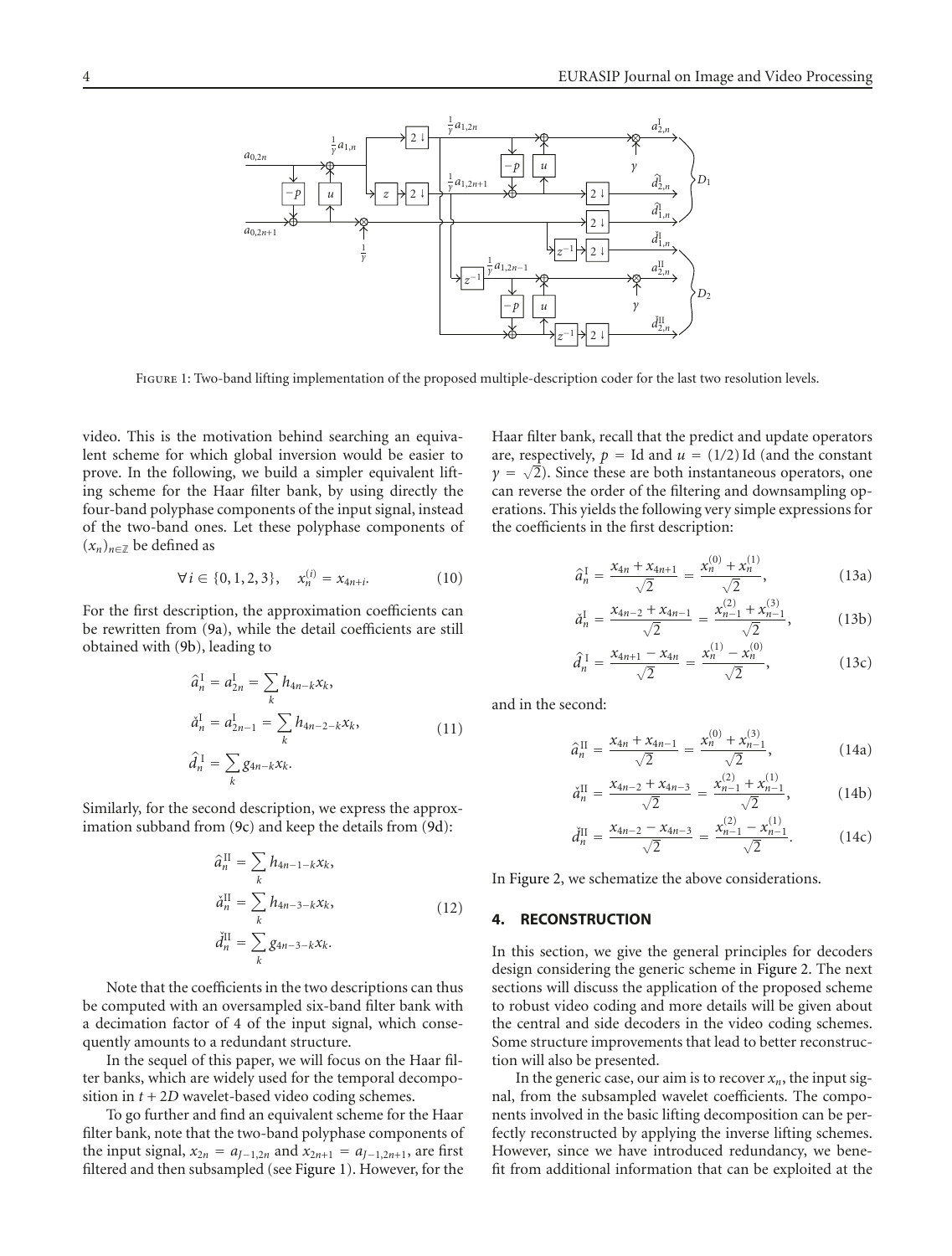

Figure 2: Redundant four-band lifting scheme.

<span id="page-4-1"></span>reconstruction. Let us denote the recovered polyphase components of the signal by  $\widetilde{x}_n^{(i)}$ .

#### *4.1. Central decoder*

We first discuss the reconstruction performed at the central decoder. The first polyphase component of  $x_n$  is obtained by directly inverting the basic lifting scheme represented by the upper block in [Figure 2.](#page-4-1) The polyphase components reconstructed from  $\hat{a}_n^{\text{I}}$  and  $\hat{d}_n^{\text{I}}$  are denoted by  $y_n^{(0)}$  and  $y_n^{(1)}$ . Thus, we obtain

$$
\widetilde{x}_n^{(0)} = y_n^{(0)} = \frac{\left[\widehat{a}_n^1\right] - \left[\widehat{d}_n^1\right]}{\sqrt{2}},\tag{15}
$$

where  $[\hat{a}_n^{\text{I}}]$  and  $[\hat{d}_n^{\text{I}}]$  are the quantized versions of  $\hat{a}_n^{\text{I}}$  and  $\hat{a}_n^{\text{I}}$  $\hat{d}_n^1$ , analogous notations being used for the other coefficients. Obviously, in the absence of quantization, we have  $x_n^{(0)} = y_n^{(0)}$ and  $x_n^{(1)} = y_n^{(1)}$ .

Similarly, the third polyphase component is reconstructed by directly inverting the second two-band lifting block in [Figure 2:](#page-4-1)

$$
\widetilde{x}_n^{(2)} = z_{n+1}^{(2)} = \frac{\left[\breve{a}_{n+1}^{\text{II}}\right] + \left[\breve{d}_{n+1}^{\text{II}}\right]}{\sqrt{2}},\tag{16}
$$

where the polyphase components reconstructed from  $\check a_n^{\rm II}$  and  $\check{d}_n^{\text{II}}$  are denoted by  $z_n^{(1)}$  and  $z_n^{(2)}$ .

The second polyphase component of  $x_n$  can be recovered as the average between the reconstructed subbands from the two previous lifting blocks:

$$
\widetilde{x}_n^{(1)} = \frac{1}{2} \left( y_n^{(1)} + z_{n+1}^{(1)} \right)
$$
  
= 
$$
\frac{1}{2\sqrt{2}} \left( \left[ \widehat{a}_n^{\text{I}} \right] + \left[ \widehat{d}_n^{\text{I}} \right] + \left[ \widecheck{a}_{n+1}^{\text{II}} \right] - \left[ \widecheck{d}_{n+1}^{\text{II}} \right] \right).
$$
 (17)

The last polyphase component of the input signal can be computed as the average between the reconstructions from

 $\hat{a}_n^{\text{I}}$  and  $\hat{a}_n^{\text{II}}$ . Using [\(13b\)](#page-3-2) and [\(14a\)](#page-3-3), we get

$$
\widetilde{x}_{n}^{(3)} = -\frac{1}{2} \left( y_{n+1}^{(0)} + z_{n+1}^{(2)} \right) + \frac{1}{\sqrt{2}} \left( \left[ \check{a}_{n+1}^{I} \right] + \left[ \hat{a}_{n+1}^{II} \right] \right)
$$
\n
$$
= -\frac{1}{2\sqrt{2}} \left( \left[ \hat{a}_{n+1}^{I} \right] - \left[ \hat{d}_{n+1}^{I} \right] + \left[ \check{a}_{n+1}^{II} \right] + \left[ \check{d}_{n+1}^{II} \right] \right) \tag{18}
$$
\n
$$
+ \frac{1}{\sqrt{2}} \left( \left[ \check{a}_{n+1}^{I} \right] + \left[ \hat{a}_{n+1}^{II} \right] \right).
$$

#### *4.2. Side decoders*

Concerning the side decoders, again from [Figure 2,](#page-4-1) we note that from each description we can partially recover the original sequence by immediate inversion of the scheme. For instance, if we only receive the first description, we can easily reconstruct the polyphase components  $x_n^{(0)}$ ,  $x_n^{(1)}$  from the first Haar lifting block. The last two polyphase components  $x_n^{(2)}$ and  $x_n^{(3)}$  are reconstructed by assuming that they are similar:

$$
\widetilde{\mathbf{x}}_n^{(2)} = \widetilde{\mathbf{x}}_n^{(3)} = \frac{\left[\check{a}_{n+1}^{\mathsf{T}}\right]}{\sqrt{2}}.
$$
\n(19)

Similarly, when receiving only the second description, we are able to directly reconstruct  $x_n^{(1)}$ ,  $x_n^{(2)}$  from the second Haar lifting block, while  $x_n^{(0)}$  and  $x_n^{(3)}$  are obtained by duplicating  $\hat{a}_{n+1}^{\text{II}}$ :

$$
\widetilde{x}_{n+1}^{(0)} = \widetilde{x}_n^{(3)} = \frac{\left[\widehat{a}_{n+1}^{\text{II}}\right]}{\sqrt{2}}.
$$
\n(20)

#### <span id="page-4-0"></span>**5. APPLICATION TO ROBUST VIDEO CODING**

Let us now apply the described method to robust coding of video sequences. The temporal samples are in this case the input frames, and the proposed wavelet frame decompositions have to be adapted to take into account the motion estimation and compensation between video frames, which is an essential ingredient for the success of such temporal decompositions. However, as shown in the case of critically sampled two-band and three-band motion-compensated filter banks [\[23](#page-11-6)[–25\]](#page-11-7), incorporating the ME/MC in the lifting scheme leads to nonlinear spatiotemporal operators.

Let us consider the motion-compensated prediction of a pixel **s** in the frame  $x_n^{(1)}$  from the frame  $x_n^{(0)}$  and denote by **v** the forward motion vector corresponding to **s**. Writing now [\(13a\)](#page-3-4)–[\(13c\)](#page-3-5) in a lifting form and incorporating the motion into the predict/update operators yield

<span id="page-4-2"></span>
$$
\hat{d}_n^{\,1}(\mathbf{s}) = \frac{x_n^{(1)}(\mathbf{s}) - x_n^{(0)}(\mathbf{s} - \mathbf{v})}{\sqrt{2}},
$$
\n
$$
\hat{a}_n^{\,1}(\mathbf{s} - \mathbf{v}) = \sqrt{2}x_n^{(0)}(\mathbf{s} - \mathbf{v}) + \hat{d}_n^{\,1}(\mathbf{s}),
$$
\n
$$
\check{a}_n^{\,I}(\mathbf{s}) = \frac{x_{n-1}^{(2)}(\mathbf{s}) + x_{n-1}^{(3)}(\mathbf{s})}{\sqrt{2}}.
$$
\n(21)

One can also note that several pixels  $s_i$ ,  $i \in \{1, ..., N\}$ , in the current frame  $x_n^{(1)}$  may be predicted by a single pixel in the reference frame  $x_n^{(0)}$ , which is called in this case multiple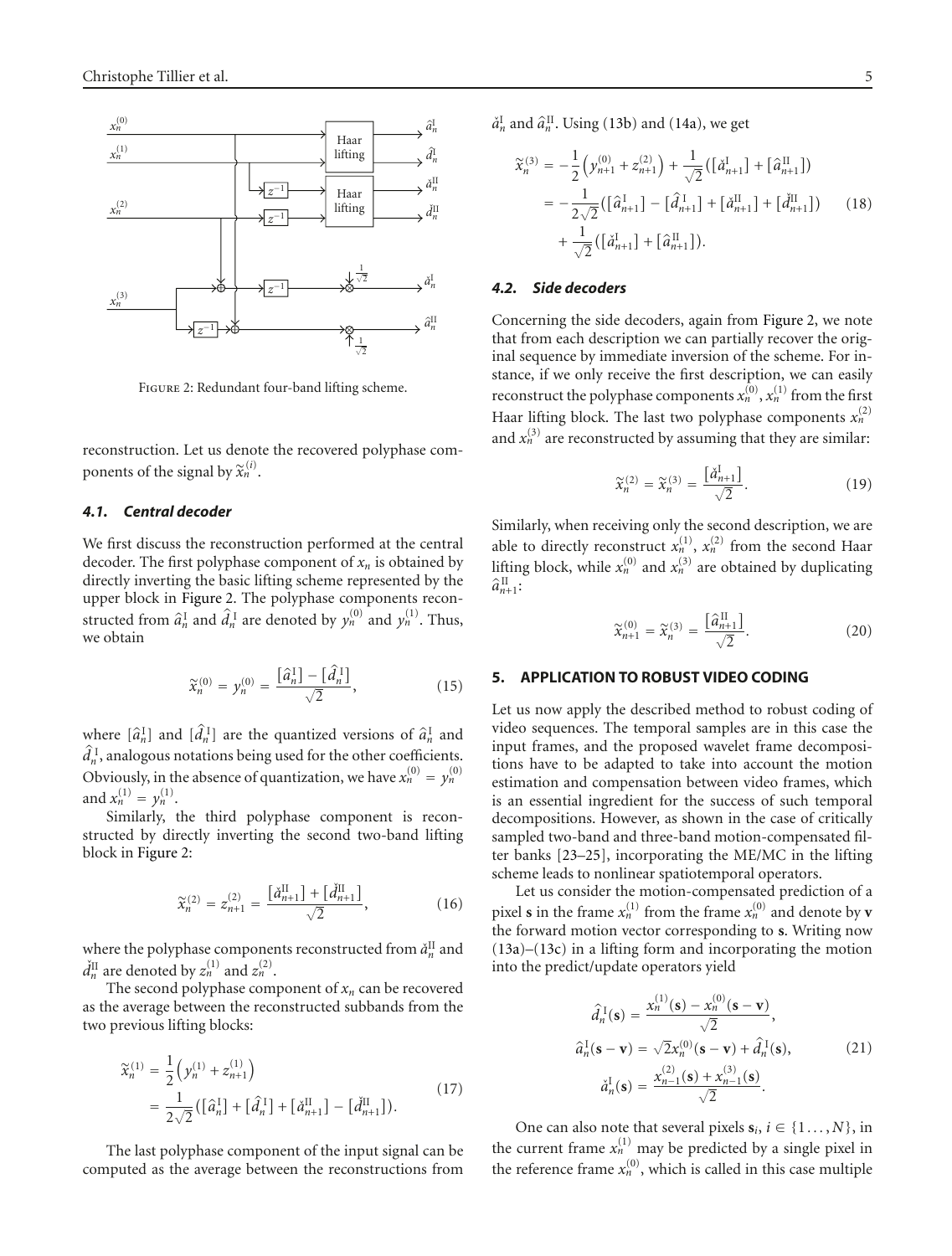connected [\[26\]](#page-11-8). Then, for the pixels **s***<sup>i</sup>* and their corresponding motion vectors  $\mathbf{v}_i$ , we have  $\mathbf{s}_1 - \mathbf{v}_1 = \cdots = \mathbf{s}_i - \mathbf{v}_i =$  $\cdot \cdot \cdot = \mathbf{s}_N - \mathbf{v}_N$ . After noting that the update step may involve all the details  $\hat{d}_n^{\text{I}}(\mathbf{s}_i), i \in \{1, \ldots, N\}$ , while preserving the perfect reconstruction property, we have shown that the update step minimizing the reconstruction error is the one averaging all the detail contributions from the connected pixels **s***<sup>i</sup>* [\[27](#page-11-9)]. With this remark, one can write  $(21)$  as follows:

$$
\hat{d}_n^{\,1}(\mathbf{s}_i) = \frac{x_n^{(1)}(\mathbf{s}_i) - x_n^{(0)}(\mathbf{s}_i - \mathbf{v}_i)}{\sqrt{2}}, \quad i \in \{1, \dots, N\},
$$
\n(22a)

$$
\hat{a}_n^{\mathrm{I}}(\mathbf{s}_i-\mathbf{v}_i)=\sqrt{2}x_n^{(0)}(\mathbf{s}_i-\mathbf{v}_i)+\frac{\sum_{\ell=1}^N\hat{d}_n^{\mathrm{I}}(\mathbf{s}_\ell)}{N},\qquad(22b)
$$

<span id="page-5-3"></span><span id="page-5-2"></span>
$$
\check{a}_n^{\text{I}}(\mathbf{s}) = \frac{x_{n-1}^{(2)}(\mathbf{s}) + x_{n-1}^{(3)}(\mathbf{s})}{\sqrt{2}},\tag{22c}
$$

and with similar notations for multiple connections in the second description:

$$
\check{d}_n^{\text{II}}(\mathbf{s}_i) = \frac{x_{n-1}^{(2)}(\mathbf{s}_i) - x_{n-1}^{(1)}(\mathbf{s}_i - \mathbf{v}_i)}{\sqrt{2}}, \quad i \in \{1, ..., M\},
$$
\n(23a)

$$
\check{a}_n^{\text{II}}(\mathbf{s}_i - \mathbf{v}_i) = \sqrt{2}x_{n-1}^{(1)}(\mathbf{s}_i - \mathbf{v}_i) + \frac{\sum_{\ell=1}^M \check{d}_n^{\text{II}}(\mathbf{s}_\ell)}{M},\qquad(23b)
$$

<span id="page-5-5"></span><span id="page-5-4"></span>
$$
\hat{a}_n^{\text{II}}(\mathbf{s}) = \frac{x_n^{(0)}(\mathbf{s}) + x_{n-1}^{(3)}(\mathbf{s})}{\sqrt{2}}.
$$
 (23c)

Since for video coding efficiency, motion prediction is an important step, we propose an alternative scheme for building the two descriptions, in which we incorporate the motion estimation/compensation in the computation of the second approximation sequence  $(\hat{a}_{n}^{\text{I}}, \text{resp}, \check{a}_{n}^{\text{II}})$ . This scheme is illus-<br>trated in Figure 3, Per description, an additional motion vectrated in [Figure 3.](#page-5-1) Per description, an additional motion vector field needs to be encoded. In the following, this scheme will be referred to as 4B 1MV. In the case of the 4B 1MV scheme, if we denote by **u** the motion vector predicting the pixel **s** in frame  $x_{n-1}^{(3)}$  from  $x_{n-1}^{(2)}$  and by **w** the motion vector predicting the pixel **s** in frame  $x_n^{(0)}$  from  $x_{n-1}^{(3)}$ , the analysis equations for  $\hat{a}_n^{\text{I}}$  and  $\check{a}_n^{\text{II}}$  can be written as

<span id="page-5-7"></span><span id="page-5-6"></span>
$$
\check{a}_n^{\mathrm{I}}(\mathbf{s}-\mathbf{u}) = \frac{x_{n-1}^{(3)}(\mathbf{s}) + x_{n-1}^{(2)}(\mathbf{s}-\mathbf{u})}{\sqrt{2}},\tag{24}
$$

$$
\hat{a}_n^{\text{II}}(\mathbf{s} - \mathbf{w}) = \frac{x_{n-1}^{(3)}(\mathbf{s} - \mathbf{w}) + x_n^{(0)}(\mathbf{s})}{\sqrt{2}}
$$
(25)

for the connected pixels (here, only the first pixel in the scan order is considered in the computation), and

$$
\tilde{a}_n^{\mathrm{I}}(\mathbf{s}) = \sqrt{2} x_{n-1}^{(2)}(\mathbf{s}), \n\hat{a}_n^{\mathrm{II}}(\mathbf{s}) = \sqrt{2} x_{n-1}^{(3)}(\mathbf{s})
$$
\n(26)

for the nonconnected pixels.



<span id="page-5-1"></span>Figure 3: Four-band lifting scheme with motion estimation on the approximation subbands.

Furthermore, a careful analysis of the video sequences encoded in each description revealed that the two polyphase components of the approximation signals that enter each description are temporally correlated. This suggested us to come up with a new coding scheme, illustrated in [Figure 4,](#page-6-0) where a motion-compensated temporal Haar transform is applied on  $\hat{a}_{n}^{\text{I}}$  and  $\check{a}_{n}^{\text{I}}$  (resp., on  $\check{a}_{n}^{\text{II}}$  and  $\hat{a}_{n}^{\text{II}}$ ). Compared to the original structure two additional motion vector fields the original structure, two additional motion vector fields have to be transmitted. The scheme will thus be referred to as 4B 2MV. In [Figure 5](#page-6-1) the temporal transforms involved in two levels of this scheme are represented. One can note the temporal subsampling of the details on the first level and the redundancy at the second level of the decomposition.

#### <span id="page-5-0"></span>**6. CENTRAL AND SIDE VIDEO DECODERS**

The inversion of [\(22a\)](#page-5-2) and [\(22b\)](#page-5-3) is straightforward by the lifting scheme, allowing us to reconstruct the first two polyphase components. Using the same notations as in [Section 4,](#page-3-0) the reconstructed polyphase components from the first description are as follows:

<span id="page-5-8"></span>
$$
\widetilde{\mathbf{x}}_n^{(0)}(\mathbf{s}_i - \mathbf{v}_i) = \frac{1}{\sqrt{2}} \Bigg( \big[\widehat{a}_n^{\mathrm{T}}(\mathbf{s}_i - \mathbf{v}_i)\big] - \frac{1}{N} \sum_{\ell=1}^N \big[\widehat{d}_n^{\mathrm{T}}(\mathbf{s}_\ell) \big] \Bigg),
$$
  

$$
\widetilde{\mathbf{x}}_n^{(1)}(\mathbf{s}_i) = \frac{1}{\sqrt{2}} \Bigg( \big[\widehat{a}_n^{\mathrm{T}}(\mathbf{s}_i - \mathbf{v}_i)\big] + 2 \big[\widehat{d}_n^{\mathrm{T}}(\mathbf{s}_i)\big] - \frac{1}{N} \sum_{\ell=1}^N \big[\widehat{d}_n^{\mathrm{T}}(\mathbf{s}_\ell) \big] \Bigg).
$$
\n(27)

When analyzing the reconstruction of the connected pixels in the first two polyphase components, one can note that it corresponds to the inverse lifting using the average update step.

A similar reasoning for the second description allows us to find the reconstruction of the sequence from the received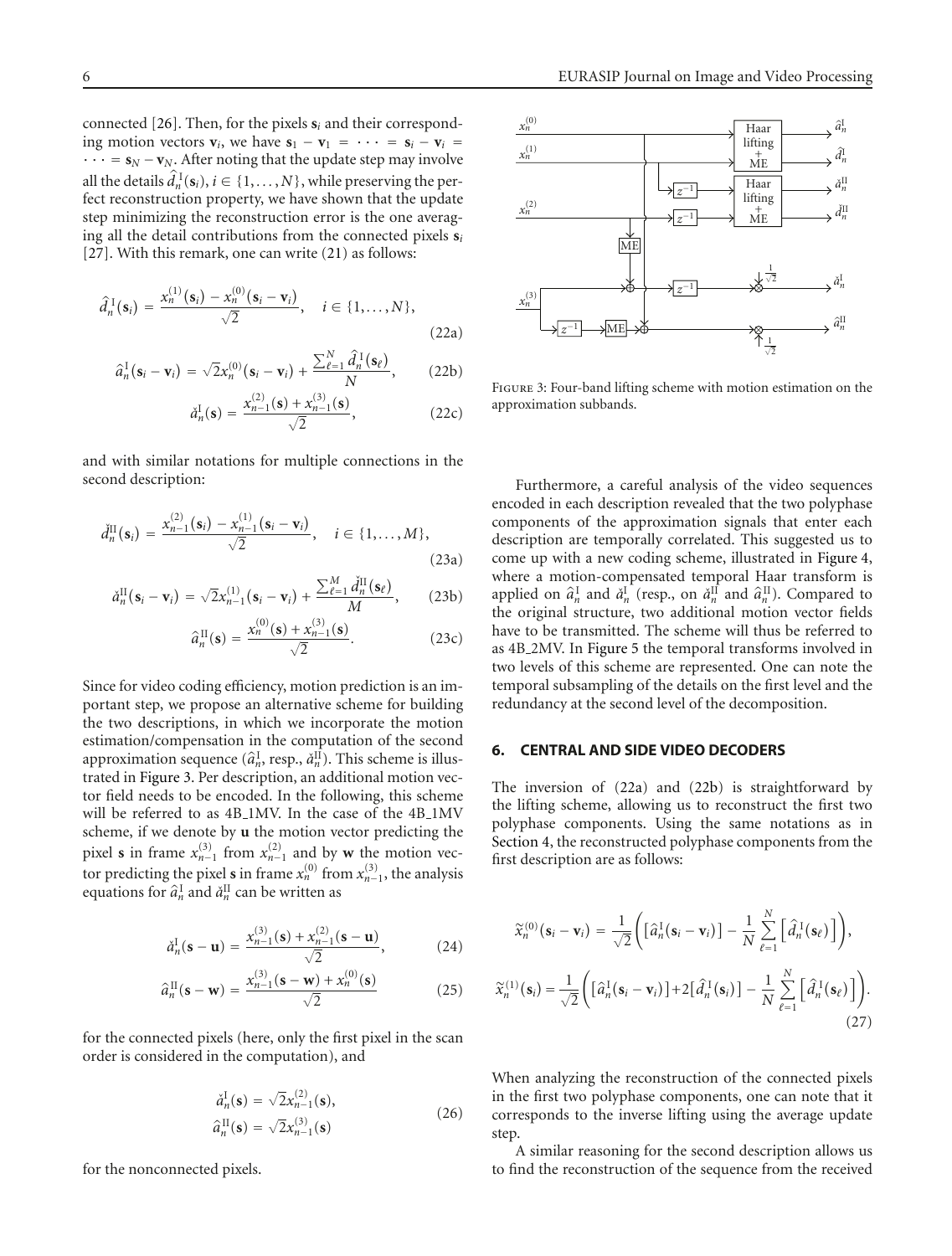

Figure 4: Four-band lifting scheme with motion estimation and Haar transform on the approximation subbands.

<span id="page-6-0"></span>

<span id="page-6-1"></span>FIGURE 5: 4B 2MV scheme over 3 levels (GOP size = 16). Motion-compensated temporal operations are represented by arrows (solid lines for the current GOP, dashed lines for the adjacent GOPs).

frames  $\check{a}_n^{\text{II}}$ ,  $\check{d}_n^{\text{II}}$ , and  $\hat{a}_n^{\text{II}}$ . By inverting [\(23a\)](#page-5-4) and [\(23b\)](#page-5-5), we obtain tain

> $-\frac{1}{M}\sum_{\ell=1}^{M}$  $\ell=1$

 $\left( \left[ \check{a}_{n+1}^{\text{II}} \left( \mathbf{s}_i - \mathbf{v}_i \right) \right] - \frac{1}{M} \sum_{\ell=1}^{M} \right)$ 

 $\left( [\check{a}_{n+1}^{\text{II}}(\mathbf{s}_i - \mathbf{v}_i)] + 2[\check{d}_{n+1}^{\text{II}}(\mathbf{s}_i)] \right)$ 

<span id="page-6-2"></span> $\left[\check{d}_{n+1}^{\text{II}}\left(\mathbf{s}_{\ell}\right)\right]\bigg).$ 

 $\ell=1$ 

 $\left[\check{d}_{n+1}^{\text{II}}\left(\mathbf{s}_{\ell}\right)\right]\bigg),$ 

(28)

for the first description is given by [\(27\)](#page-5-8) and

$$
\widetilde{\chi}_n^{(2)}(\mathbf{s}) = \widetilde{\chi}_n^{(3)}(\mathbf{s}) = \frac{1}{\sqrt{2}} [\check{a}_{n+1}^{\mathrm{I}}(\mathbf{s})],\tag{30}
$$

while for the second description it reads

$$
\widetilde{\chi}_{n+1}^{(0)}(\mathbf{s}) = \widetilde{\chi}_n^{(3)}(\mathbf{s}) = \frac{1}{\sqrt{2}} [\check{a}_{n+1}^{\text{II}}(\mathbf{s})],\tag{31}
$$

in addition to  $\tilde{\chi}_n^{(1)}$  and  $\tilde{\chi}_n^{(2)}$  obtained with [\(28\)](#page-6-2).<br>For the 4B 1MV scheme, the additional mo

For the 4B 1MV scheme, the additional motion compensation involved in the computation of the approximation sequences requires reverting the motion vector field in one of the components. Thus, we have

$$
\widetilde{\mathbf{x}}_{n-1}^{(2)}(\mathbf{s}) = \frac{\left[\breve{a}_n^{\mathrm{I}}(\mathbf{s})\right]}{\sqrt{2}},
$$
\n
$$
\widetilde{\mathbf{x}}_{n-1}^{(3)}(\mathbf{s}) = \frac{\left[\breve{a}_n^{\mathrm{I}}(\mathbf{s} - \mathbf{u})\right]}{\sqrt{2}}
$$
\n(32)

for the first side decoder and

$$
\widetilde{\mathbf{x}}_{n-1}^{(3)}(\mathbf{s}) = \frac{\left[\widehat{a}_n^{\Pi}(\mathbf{s})\right]}{\sqrt{2}},
$$
\n
$$
\widetilde{\mathbf{x}}_n^{(0)}(\mathbf{s}) = \frac{\left[\widehat{a}_n^{\Pi}(\mathbf{s} - \mathbf{u})\right]}{\sqrt{2}}
$$
\n(33)

for the second one.

For the nonconnected pixels, we have

 $\widetilde{\mathbf{x}}_n^{(1)}(\mathbf{s}_i - \mathbf{v}_i) = \frac{1}{\sqrt{2}}$ 

 $\widetilde{x}_n^{(2)}(\mathbf{s}_i) = \frac{1}{\sqrt{2}}$ 

$$
\widetilde{\mathbf{x}}_{n}^{(0)}(s_{i}) = \frac{1}{\sqrt{2}} [\hat{a}_{n}^{1}(s_{i})], \n\widetilde{\mathbf{x}}_{n}^{(1)}(s_{i}) = \frac{1}{\sqrt{2}} [\check{a}_{n+1}^{II}(s_{i})].
$$
\n(29)

As it can be seen,  $x_n^{(1)}$  can be recovered from both descriptions, and the final central reconstruction is obtained as the mean of these values. Also, one can note that by knowing  $x_{n-1}^{(2)}$  (resp.,  $x_n^{(0)}$ ) from the first (resp., second) description, it is possible to reconstruct  $x_{n-1}^{(3)}$ , by reverting to [\(24\)](#page-5-6) and [\(25\)](#page-5-7).

As for the side decoders of the initial scheme, the solution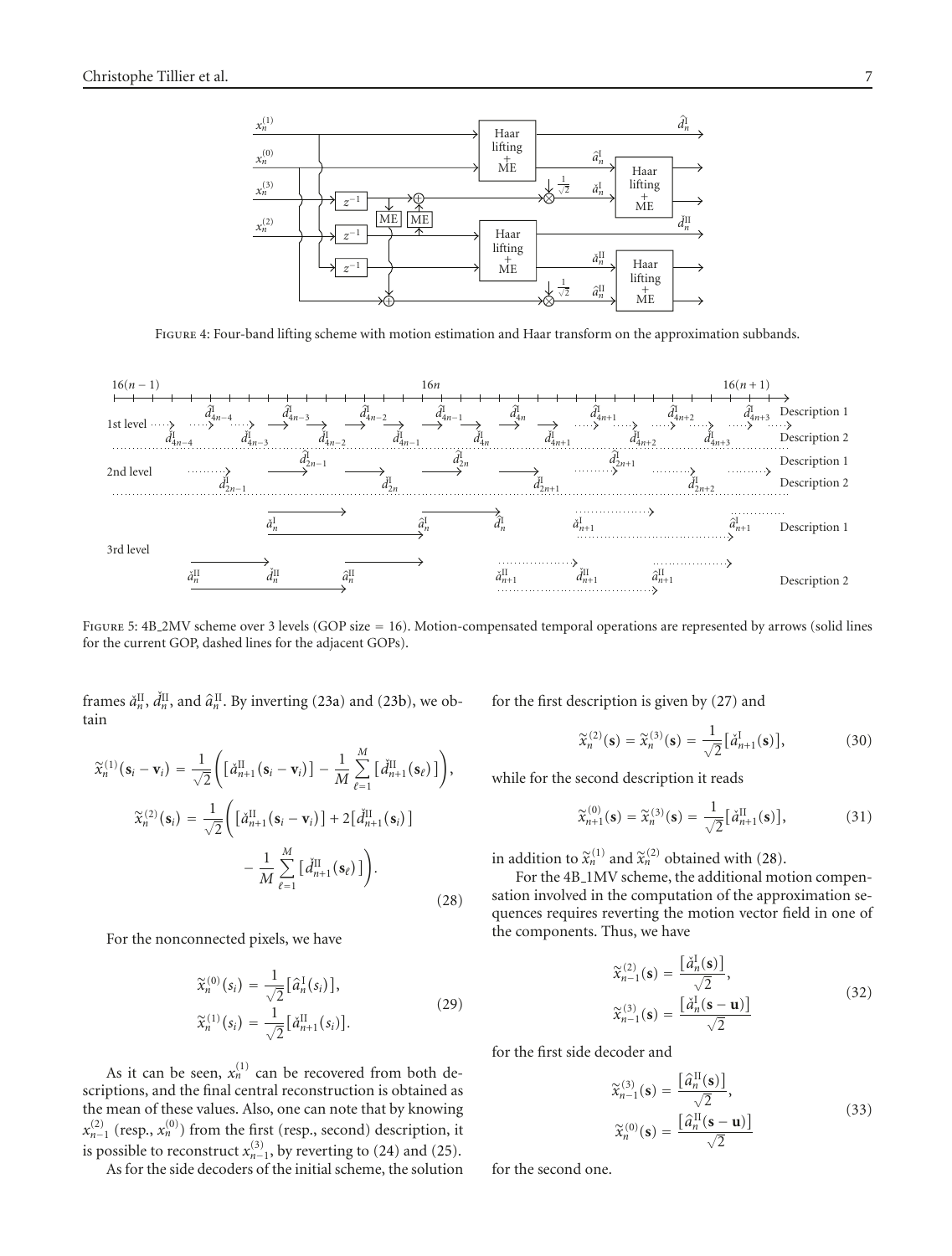For the scheme 4B 2MV, the temporal Haar transform being revertible, no additional difficulties appear for the central or side decoders.

Note that the reconstruction by one central and two side decoders corresponds to a specific application scenario, in which the user receives the two descriptions from two different locations (e.g., two WiFi access points), but depending on its position, it can receive both or only one of the descriptions. In a more general scenario, the user may be in the reception zone of both access points, but packets may be lost from both descriptions (due to network congestion, transmission quality, etc.). In this case, the central decoder will try to reconstruct the sequence by exploiting the information in all the received packets. It is therefore clear that an important issue for the reconstruction quality will be the packetization strategy. Even though the complete description of the different situations which can appear in the decoding (depending on the type of the lost packets) cannot be done here, it is worth noting that in a number of cases, an efficient usage of the received information can be employed: for instance, even if we do not receive the spatiotemporal subbands of one of the descriptions, but only a packet containing its motion vectors, these vectors can be exploited in conjunction with the other description for improving the fluidity of the reconstructed video. We also take advantage of the redundancy existing at the last level to choose, for the frames which can be decoded from both descriptions, the version which has the best quality, and thus to limit the degradations appearing in one of the descriptions.

#### <span id="page-7-0"></span>**7. SIMULATIONS RESULTS**

The Haar lifting blocks in [Figure 4](#page-6-0) are implemented by a motion-compensated lifting decomposition [\[23](#page-11-6)]. The motion estimation is performed using hierarchical variable size block-matching (HVBSM) algorithm with block sizes ranging from  $64 \times 64$  to  $4 \times 4$ . An integer-pel accuracy is used for motion compensation. The resulting temporal subbands are spatially decomposed with biorthogonal 9/7 Daubechies wavelets over 5 resolution levels. Spatiotemporal coefficients and motion vectors (MVs) are encoded within the MC-EZBC framework [\[26](#page-11-8), [28](#page-11-10)], where MV fields are first represented as quad-tree maps and MV values are encoded with a zero-order arithmetic coder, in raster-scan order.

First, we have tested the proposed algorithm on several QCIF sequences at 30 fps. In [Figure 6,](#page-7-1) we compare the ratedistortion performance of the nonrobust Haar scheme with that of the MDC central decoder on the "Foreman" video test sequence. The bitrate corresponds to the global rate for the robust codec (both descriptions). Three temporal decomposition levels have been used in this experiment  $(J = 3)$ . We can observe that even the loss of one description still allows for acceptable quality reconstruction especially at low bitrates and also that the global redundancy does not exceed 30% of the bitrate.

[Figure 7](#page-7-2) illustrates the central rate-distortion curves for different levels of redundancy and, together with [Figure 6,](#page-7-1) shows the narrowing of the gap with respect to the nonre-



<span id="page-7-1"></span>Figure 6: Central and side rate-distortion curves of the MDC scheme compared with the nonrobust Haar codec ("Foreman" QCIF sequence, 30 fps).



<span id="page-7-2"></span>Figure 7: Rate-distortion curves at the central decoder for several levels of redundancy.

dundant version when the number of decomposition levels increases.

The difference in performance between the two descriptions is a phenomenon appearing only if the scheme involves three or more decomposition levels, since it is related to an asymmetry in the GOF structure of the two descriptions when performing the decimation. Indeed, as illustrated in [Figure 5,](#page-6-1) when the first description is lost, some of the motion information in the second description cannot be used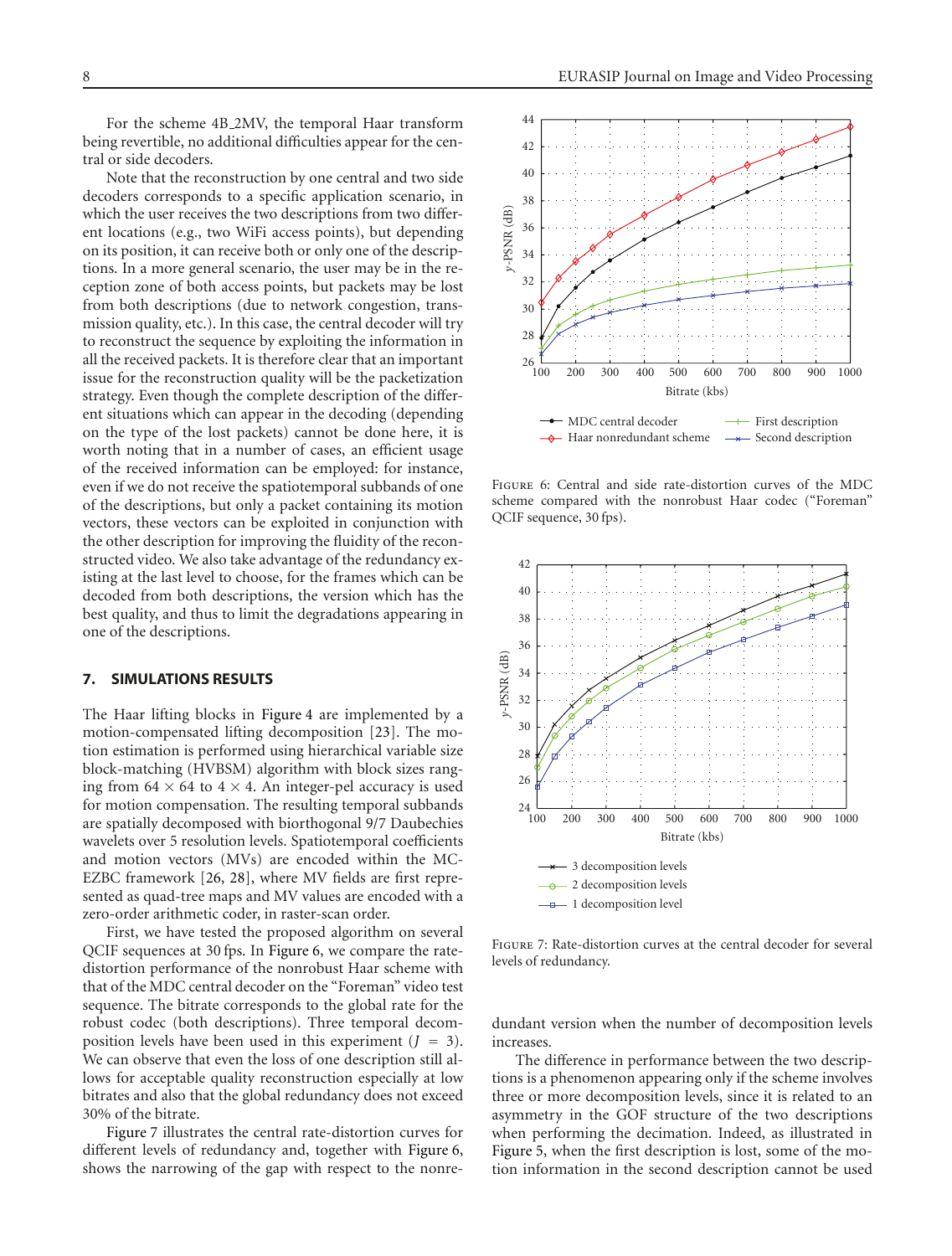

<span id="page-8-0"></span>Figure 8: Rate-distortion curves for different reconstruction strategies, central decoder ("Foreman" QCIF sequence, 30 fps).



<span id="page-8-1"></span>Figure 9: Rate-distortion curves for different reconstruction strategies, first side decoder ("Foreman" QCIF sequence, 30 fps).

to improve the reconstruction, while this does not happen when loosing the second description.

In Figures [8](#page-8-0)[-9,](#page-8-1) we present the rate-distortion curves for the central and side decoders, in the absence of packet losses. The performance of the scheme without ME/MC in the computation of the approximation sequences  $\tilde{a}_n^{\text{I}}$  and  $\hat{a}_n^{\text{II}}$  is com-<br>pared with the 4B-1MV and 4B-2MV schames pared with the 4B 1MV and 4B 2MV schemes.

One can note that the addition of the ME/MC step in the computation of  $\check{a}_n^{\text{I}}$  and  $\hat{a}_n^{\text{II}}$  does not lead to an increase in

the coding performance of the central decoder, since the expected gain is balanced by the need to encode an additional MV field. On the other hand, the final MC-Haar transform leads to much better results, since instead of two correlated approximation sequences, we now only have transformed subbands. For the side decoders however, the introduction of the motion-compensated average in the computation of  $\check{a}_n^{\text{I}}$ and  $\hat{a}_{n}^{\Pi}$  leads to a significant improvement in coding perfor-<br>mances (increasing with the bitrate from 1 to 2.5 dB), and the mances (increasing with the bitrate from 1 to 2.5 dB), and the MC-Haar transform adds another 0.3 dB of improvement.

In a second scenario, we have tested our scheme for transmission over a packet loss network, like Ethernet. In this case, the bitstreams of the two descriptions are separated in packets of maximal size of 1500 bytes. For each GOP, separate packets are created for the motion vectors and for each spatiotemporal subband. If the packet with motion vectors is lost, or if the packet with the spatial approximation subband of the temporal approximation subband is lost, then we consider that the entire GOP is lost (it cannot be reconstructed).

We compare our scheme with a nonredundant MCTF one and also with another temporal MDC scheme, consisting in a temporal splitting of the initial video sequence. Odd and even frames are separated into two descriptions which are encoded with a Haar MCTF coder [\(Figure 10](#page-9-1) illustrates the motion vectors and temporal transforms for this structure).

The coding performance as a function of the packet loss rate is illustrated in Figures [11](#page-9-2) and [12](#page-9-3) for the "Foreman" and "Mobile" video test sequences at 250 kbs. As expected, when there is no loss, the nonredundant coding is better than both MDC schemes (which have comparable performances). However, as soon as the packet loss rate gets higher than 2%, our scheme overpasses by 0.5–1 dB the temporal splitting and the nonrobust coding by up to 4 dB.

Moreover, we have noticed that the MDC splitting scheme exhibits a flickering effect, due to the fact that a lost packet will degrade the quality of one over two frames. In our scheme, this effect is not present, since the errors in one description have limited influence thanks to the existing redundancies, and also to a different propagation during the reconstruction process.

[Figure 13](#page-10-14) presents the influence of the average update operator, with gains of about 0.2 dB over the entire range of packet loss rates. Finally, we have compared in [Figure 14](#page-10-15) the rate-distortion curves of the temporal splitting and the proposed MDC schemes for a fixed packet loss rate (10%). One can note a difference of 0.5–1.3 dB at medium and high bitrates (150–1000 kbs) and slightly smaller at low bitrates (100 kbs). It is noticeable that the PSNR of the reconstructed sequence is not monotonically increasing with the bitrate: a stiff increase in PSNR until 250 kbs is followed by a "plateau" effect which appears at higher bitrates. This is due to the loss of the information in the spatial approximation of the temporal approximation subband. Indeed, for low bitrates, this spatiotemporal subband can be encoded into a single packet, so for uniform error distribution, the rate-distortion curve increases monotonically. At a given threshold (here, it happens at about 250 kbs for packets of 1500 bytes), the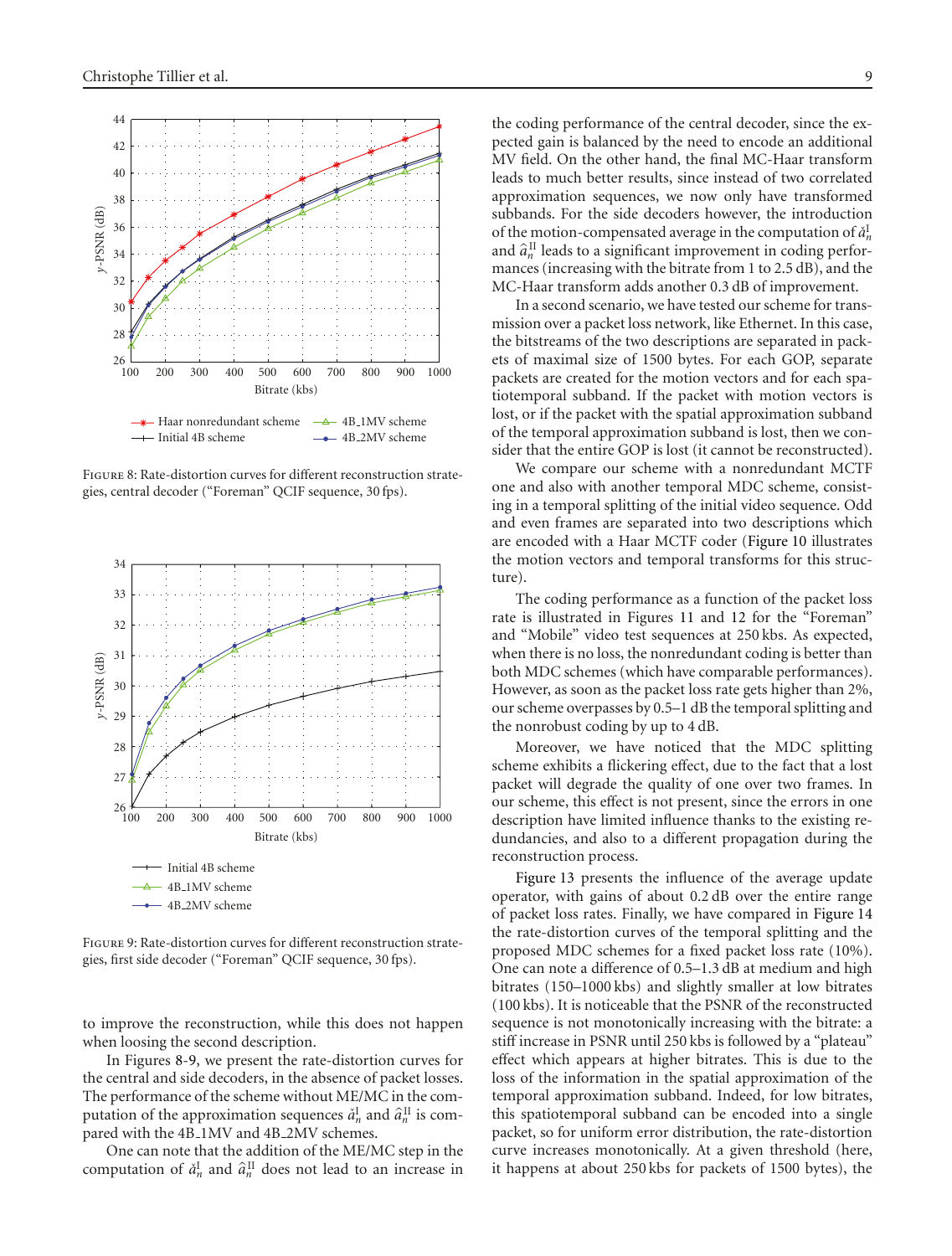

<span id="page-9-1"></span>FIGURE 10: Three levels of decomposition in the temporal splitting scheme.



<span id="page-9-2"></span>Figure 11: Distortion versus packet loss rate ("Foreman" QCIF sequence, 30 fps, 250 kbs).

approximation subband has to be coded into two packets. Moreover, we considered that if any of these two packets is lost, the GOF cannot be reconstructed. Therefore, we see a drop in performance. From this point, with the increasing bitrate, the performance improves till a new threshold where the subband needs to be encoded into three packets and so on. A better concealment scheme in the spatial domain, allowing to exploit even a partial information from this subband, would lead to a monotonic increase in performance.

## <span id="page-9-0"></span>**8. CONCLUSION AND FUTURE WORK**

In this paper, we have presented a new multiple-description scalable video coding scheme based on a motion-compensated redundant temporal analysis related to Haar wavelets.



<span id="page-9-3"></span>Figure 12: Distortion versus packet loss rate ("Mobile" QCIF sequence, 30 fps, 250 kbs).

The redundancy of the scheme can be reduced by increasing the number of temporal decomposition levels. Reversely, it can be increased either by reducing the number of temporal decomposition levels, or by using nondecimated versions of some of the detail coefficients. By taking advantage of the Haar filter bank structure, we have provided an equivalent four-band lifting implementation, providing more insight into the invertibility properties of the scheme. This allowed us to develop simple central and side-decoder structures which have been implemented in the robust video codec.

The performances of the proposed MDC scheme have been tested in two scenarios: on-off channels and packet losses, and have been compared with an existing temporal splitting solution.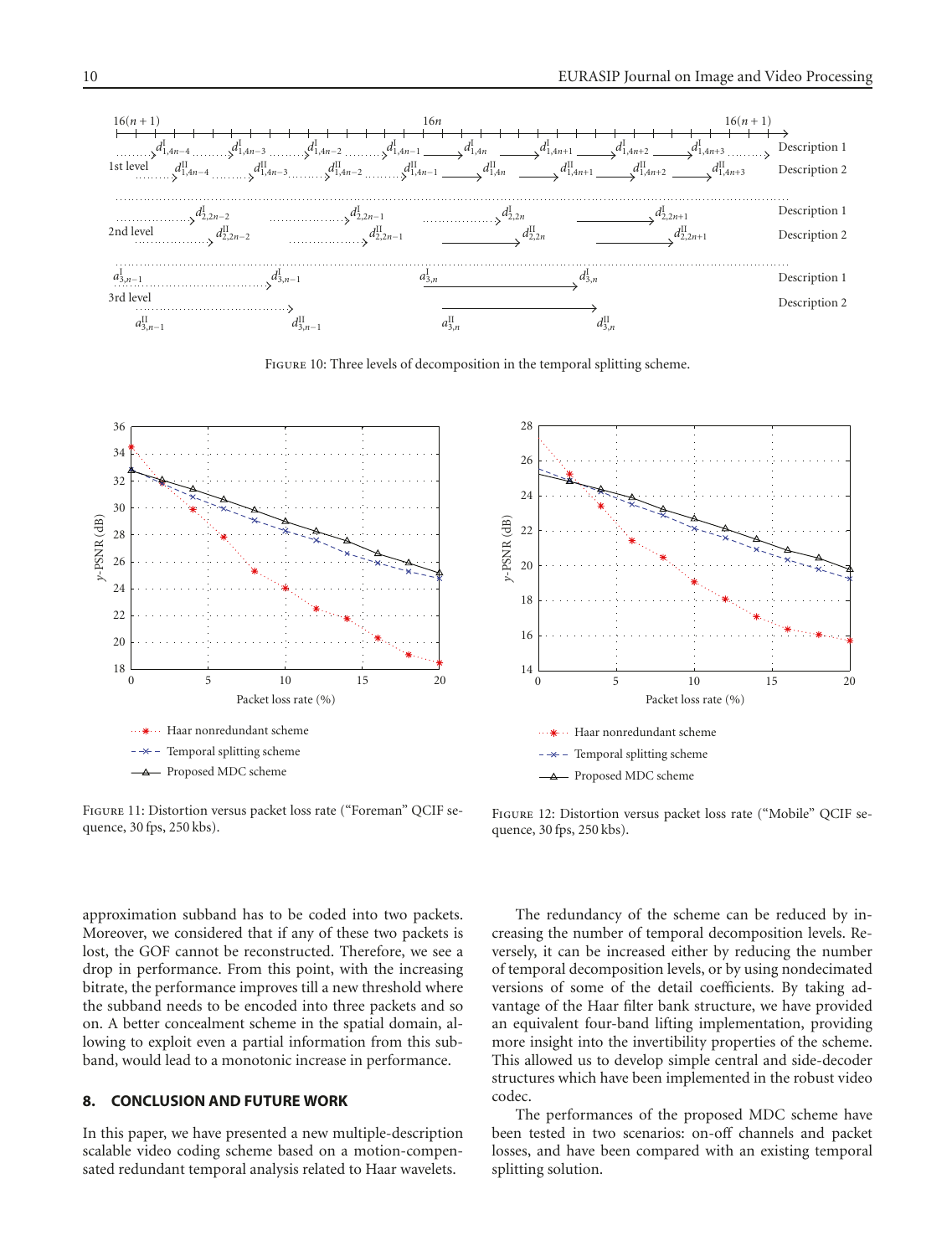

<span id="page-10-14"></span>FIGURE 13: Influence of average update operator on the performance ("Foreman" QCIF sequence, 30 fps).



<span id="page-10-15"></span>Figure 14: Rate-distortion curves at 10% packet loss rate ("Foreman" QCIF sequence, 30 fps, 10% packet losses).

Note that the presented scheme builds the descriptions in the temporal domain of the video, but it can be combined with structures introducing the redundancy in the spatial domain, for which many more solutions have been proposed in the literature. The increased flexibility thus achieved may be exploited to better adapt the packetization to different situations of network losses and also to improve the reconstruction at different levels.

#### **ACKNOWLEDGMENT**

Part of this work was funded by the ANR under the Grant ANR-05-RNRT-019 (DIVINE Project).

#### <span id="page-10-1"></span><span id="page-10-0"></span>**REFERENCES**

- [1] V. K. Goyal, "Multiple description coding: compression meets the network," *IEEE Signal Processing Magazine*, vol. 18, no. 5, pp. 74–93, 2001.
- <span id="page-10-2"></span>[2] J. G. Apostolopoulos, "Reliable video communication over lossy packet networks using multiple state encoding and path diversity," in *Visual Communications and Image Processing*, vol. 4310 of *Proceedings of SPIE*, pp. 392–409, San Jose, Calif, USA, January 2001.
- <span id="page-10-3"></span>[3] L. Ozarow, "On a source-coding problem with two channels and three receivers," *The Bell System Technical Journal*, vol. 59, no. 10, pp. 1909–1921, 1980.
- <span id="page-10-4"></span>[4] A. E. Gamal and T. Cover, "Achievable rates for multiple descriptions," *IEEE Transactions on Information Theory*, vol. 28, no. 6, pp. 851–857, 1982.
- <span id="page-10-5"></span>[5] R. Venkataramani, G. Kramer, and V. K. Goyal, "Multiple description coding with many channels," *IEEE Transactions on Information Theory*, vol. 49, no. 9, pp. 2106–2114, 2003.
- <span id="page-10-6"></span>[6] V. Vaishampayan, "Design of multiple description scalar quantizers," *IEEE Transactions on Information Theory*, vol. 39, no. 3, pp. 821–834, 1993.
- <span id="page-10-7"></span>[7] Y. Wang, M. T. Orchard, V. Vaishampayan, and A. R. Reibman, "Multiple description coding using pairwise correlating transforms," *IEEE Transactions on Image Processing*, vol. 10, no. 3, pp. 351–366, 2001.
- <span id="page-10-8"></span>[8] J. Kovačević, P. L. Dragotti, and V. K. Goyal, "Filter bank frame expansions with erasures," *IEEE Transactions on Information Theory*, vol. 48, no. 6, pp. 1439–1450, 2002.
- <span id="page-10-9"></span>[9] T. Petrişor, C. Tillier, B. Pesquet-Popescu, and J.-C. Pesquet, "Comparison of redundant wavelet schemes for multiple description coding of video sequences," in *Proceedings of IEEE International Conference on Acoustics, Speech and Signal Processing (ICASSP '05)*, vol. 5, pp. 913–916, Philadelphia, Pa, USA, March 2005.
- <span id="page-10-10"></span>[10] W. S. Lee, M. R. Pickering, M. R. Frater, and J. F. Arnold, "A robust codec for transmission of very low bit-rate video over channels with bursty errors," *IEEE Transactions on Circuits and Systems for Video Technology*, vol. 10, no. 8, pp. 1403–1412, 2000.
- [11] A. R. Reibman, H. Jafarkhani, Y. Wang, M. T. Orchard, and R. Puri, "Multiple-description video coding using motioncompensated temporal prediction," *IEEE Transactions on Circuits and Systems for Video Technology*, vol. 12, no. 3, pp. 193– 204, 2002.
- [12] I. V. Bajic and J. W. Woods, "Domain-based multiple description coding of images and video," *IEEE Transactions on Image Processing*, vol. 12, no. 10, pp. 1211–1225, 2003.
- <span id="page-10-11"></span>[13] N. Franchi, M. Fumagalli, R. Lancini, and S. Tubaro, "Multiple description video coding for scalable and robust transmission over IP," *IEEE Transactions on Circuits and Systems for Video Technology*, vol. 15, no. 3, pp. 321–334, 2005.
- <span id="page-10-12"></span>[14] Y. Wang, A. R. Reibman, and S. Lin, "Multiple description coding for video delivery," *Proceedings of the IEEE*, vol. 93, no. 1, pp. 57–70, 2005.
- <span id="page-10-13"></span>[15] V. A. Vaishampayan and S. John, "Balanced interframe multiple description video compression," in *Proceedings of IEEE International Conference on Image Processing (ICIP '99)*, vol. 3, pp. 812–816, Kobe, Japan, October 1999.